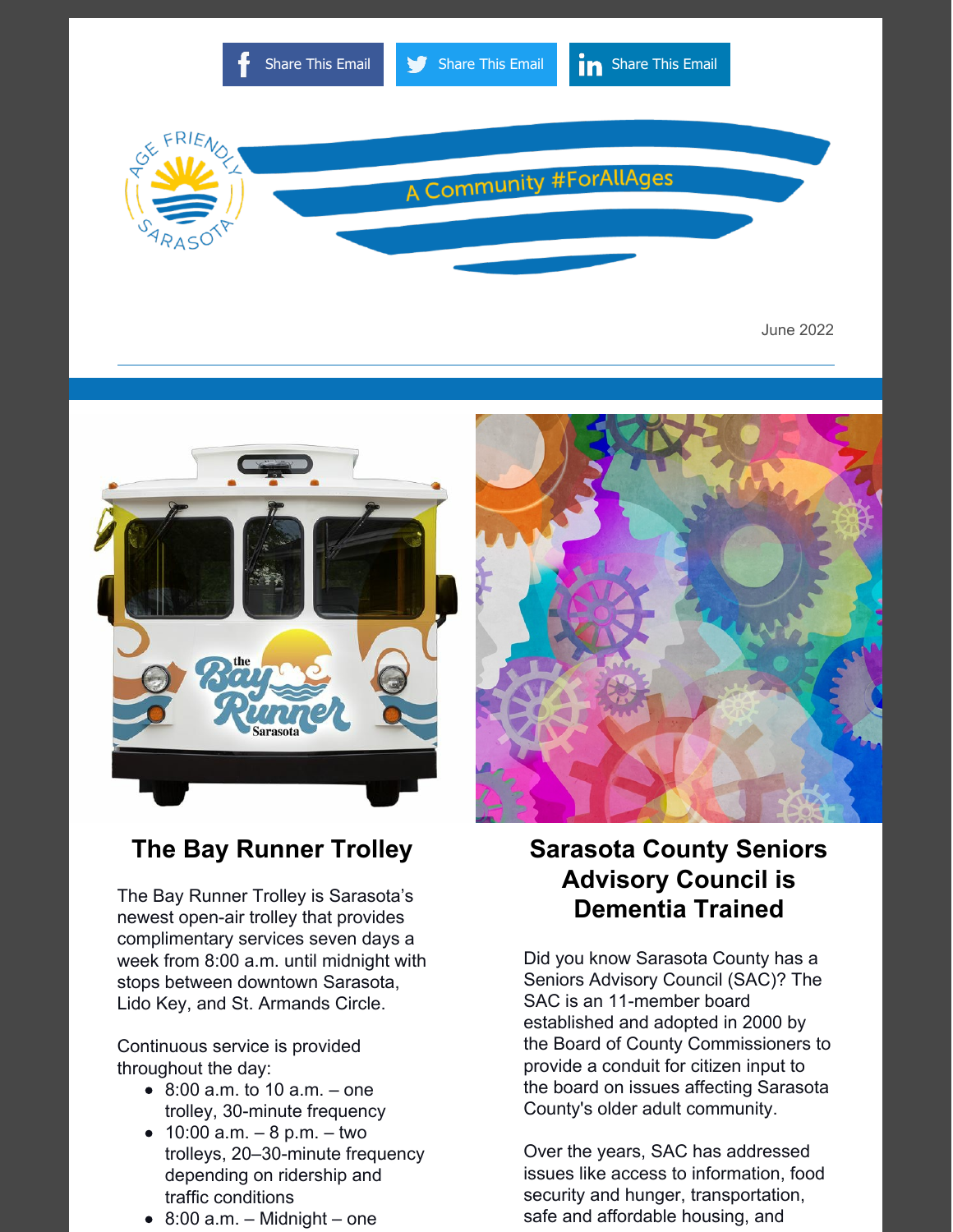trolley, 30-minute frequency.

Each trolley is equipped with two (2) wheelchair positions and a lift that extends off the bus onto a sidewalk or platform to transfer the wheelchair on board. There is also a complementary paratransit service for those needing additional assistance within ¾ mile of the Bay Runner trolley service. Riders must register 24 in advance by contacting CPR Medical Transport at 866-212-7771.

#### Access [parking](https://sarasotabayrunner.com/parking/) options here. [Access](https://sarasotabayrunner.com/trolley-route/) the route map here.

Get out and enjoy a stress-free trip to beautiful beaches, shopping, and dining!

# **THE LONGEST DAY**

### alzheimer's  $\{ \}$  association

The Longest Day is the day with the most light — the summer solstice. On June 21, thousands of participants from across the world will come together to fight the darkness of Alzheimer's. Together, they use their creativity and passion to raise funds and awareness for the care, support, and research efforts of the Alzheimer's Association.

Florida Alzheimer's Statistics provided by The Alzheimer's Association: — In 2020, the number of people aged 65+ with Alzheimer's was 580,000. By 2025 it is estimated that 720,000 individuals will have Alzheimer's. That's a 24.1 % increase in only five years!

— There are an estimated 806,000 caregivers who provide an average of 30 unpaid hours of care per week.

— 47.8% of caregivers have chronic health conditions, and 16.3% have

healthcare. In 2019 they accepted responsibility as the reviewing council for the Age-Friendly Sarasota initiative, providing advice and input for strategies and review of outcomes.

Each year, the SAC identifies a targeted priority area, and recently they selected two areas of focus for the coming year: Alzheimer's/Dementia Care and Bereavement Counseling.

To fully understand the issues, Danielle Valery, program manager at Sarasota Memorial Hospital's Memory Disorder Clinic and chair of the Dementia Care & Cure Initiative (DCCI), provided a Dementia Sensitivity Training. The training was developed in partnership with the Department of Elder Affairs, The Area Agency on Aging for Southwest Florida, and the Memory Disorder Clinic at SMH.

DCCI is a statewide effort for communities to become more dementia-friendly through awareness and education – it welcomes and supports those diagnosed with Alzheimer's and related dementias, their families, and caregivers.

DCCI is a key to the success of an Age-Friendly Community – a community that empowers all people to live purposeful, active lives and promotes inclusion and respect.

Additional training and education will be scheduled to further understand how SAC can better support bereavement counseling.

Meetings are held on the first Thursday each month at the Department of Health Building in [Sarasota.](https://www.scgov.net/government/advisory-boards-and-councils/community-services/seniors-advisory-council) Click here to learn more about the Seniors **Advisory Council.**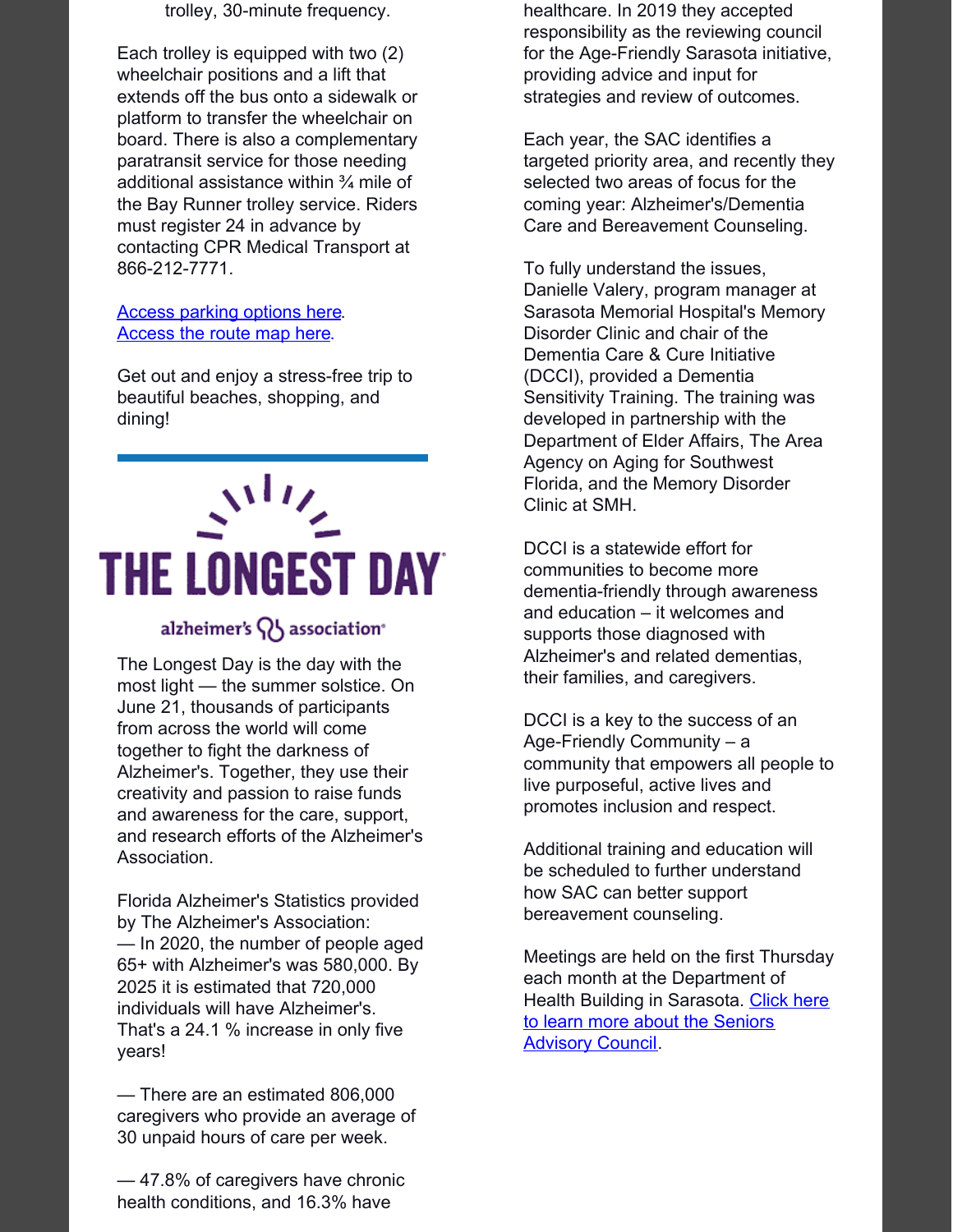depression.

— \$30,436 per capita Medicare spending on people with dementia.

— In Florida, Alzheimer's is the 6th leading cause of death.

Here are some links to resources and innovative ideas to start the conversation:

— National [Alzheimer's](https://www.alz.org/) Association

— [Alzheimer's](https://www.alz.org/flgulfcoast) Association Florida Gulf Coast Chapter



# **Ringling Boulevard to be [transformed](https://www.sarasotafl.gov/Home/Components/News/News/2808/16) into a Complete Street**



Improvements to Ringling Boulevard began the week of May 23, 2022, and will become a ["complete](https://www.sarasotafl.gov/Home/Components/News/News/2808/16) street" that all modes of travel can safely utilize.

The Ringling Trail project will add protected bicycle lanes to Ringling between Pineapple and Lime avenues in downtown Sarasota. It will enhance connectivity from The Legacy Trail to the downtown core, making the road safer for recreational cyclists and commuters. It will also create a more visitor-friendly experience that translates to economic growth for downtown businesses. Other improvements include the addition of landscaping and the adjustment of signal timing to improve traffic management.

At least one lane of traffic is expected to be maintained throughout the duration of construction. The project is expected to be completed in early 2023.

**A [Message](https://eldermistreatment.usc.edu/) from the USC Center for Elder Justice**